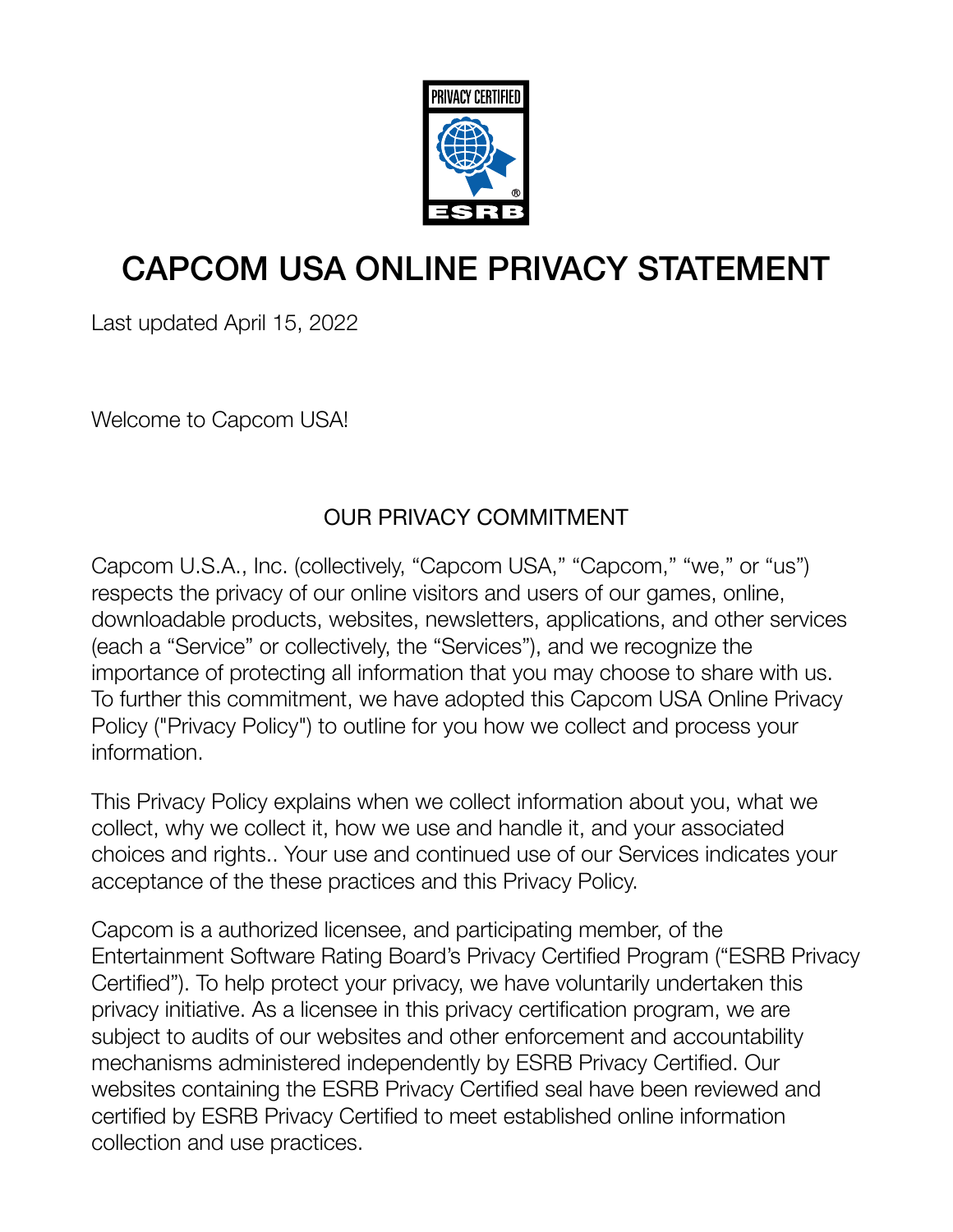#### TABLE OF CONTENTS

- Q1. [What information does this Privacy Policy cover?](https://www.capcomusa.com/privacy/#websites_information)
- Q2. [What types of information do we collect about you?](https://www.capcomusa.com/privacy/#what_type_into)
- Q3. [How is your information used and shared?](https://www.capcomusa.com/privacy/#how_used)
- Q4. [What are your California Privacy Rights?](https://www.capcomusa.com/privacy/#california)
- Q5. [What kinds of security measures do we take to safeguard your personal](https://www.capcomusa.com/privacy/#security_measures) [information?](https://www.capcomusa.com/privacy/#security_measures)
- Q6. [How can you ask questions, or send us comments, about this Privacy](https://www.capcomusa.com/privacy/#ask_questions) [Policy?](https://www.capcomusa.com/privacy/#ask_questions)
- Q7. [How can you access and control the use of your personal information?](https://www.capcomusa.com/privacy/#access_control)
- Q8. [How will you know if we amend this Privacy Policy?](https://www.capcomusa.com/privacy/#amend_policy)
- Q9. [How is information treated when it is collected from non-US residents?](https://www.capcomusa.com/privacy/#non-US_info)

## • Q1. What information does this Privacy Policy cover?

This Privacy Policy applies only to information collected on or through the Services offered to you by Capcom USA, and to information shared with Capcom USA by affiliates in the Capcom group and certain third parties (as further described in this Privacy Policy). It does not apply to any other information collected by Capcom USA through any other means.

Please note that this Privacy Policy applies only to information submitted and collected via the Internet from the websites, newsletters or other electronic communication means where the Privacy Policy is incorporated by reference, and does not apply to information that may be collected by Capcom via offline means. This Privacy Policy does not apply to any websites, services, games, and/or applications offered and/or maintained by our international affiliates (e.g., Capcom Asia, Capcom Europe, and Capcom Japan), or, unless otherwise described in this Privacy Policy, any other companies or organizations to which we link. Capcom USA is therefore not responsible for the content or activities provided on those websites, except as expressly provided in this Privacy Policy.

#### Third-Party Websites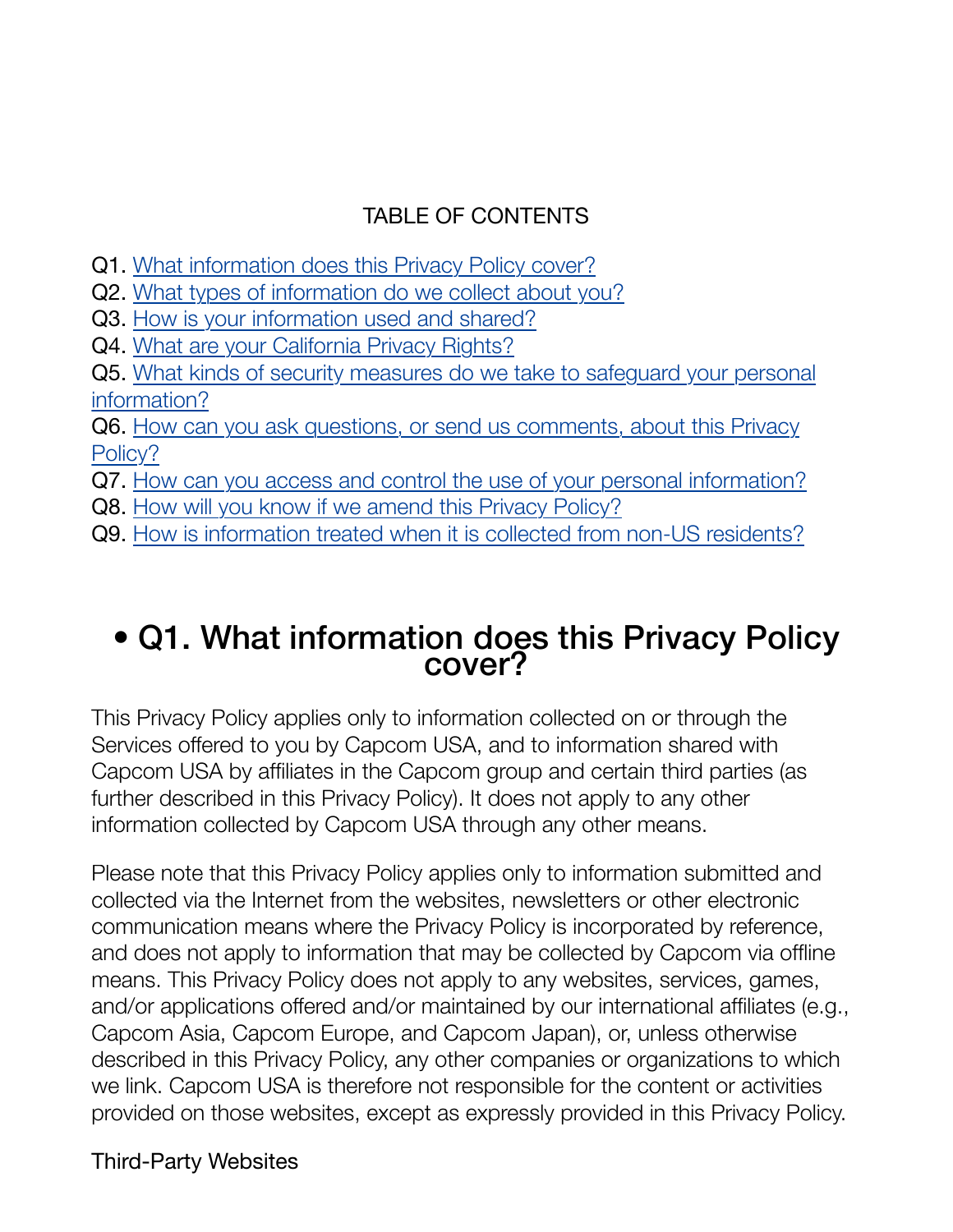Once you have clicked on an advertisement or a third-party link on our site and have left our websites or other Services, our Privacy Policy no longer applies and you must read the privacy policy of the advertiser/third party to see how your information will be collected and processed on its website.

## • Q2. What types of information do we collect about you?

Capcom respects your privacy and, accordingly, we strive to minimize our collection of your personal information. Personal information is information that can be used to directly, or indirectly with other collected information, identify and contact you. If required by applicable law, Capcom will request your specific consent prior to collecting any of your personal information. If you prefer, however, not to disclose your personal information to Capcom, you may not be able to enjoy certain features of our Services.

#### Our Services and European Economic Area Users

Data protection law in Europe requires a "lawful basis" for collecting and processing personal information from citizens or residents of the European Economic Area. Our lawful bases include:

Specific Affirmative Consent: As stated above, Capcom will request your specific affirmative consent, if required by applicable law, in a clear, concise, and specific manner prior to collecting and processing your personal information.

Performance of Contract: In some instances, we will need to collect your personal information to comply with our contractual obligation to deliver the Services to you (e.g., pursuant to our End User License Agreement for a Service), such as by collecting your IP address to facilitate matchmaking in an online multiplayer video game, or collecting your telemetry data to display your player statistics and rankings to you.

Legal Compliance: Sometimes the law says we need to collect and process your personal information. For example, a court may order us to process your data for a particular purpose other than that for which it was initially collected.

Legitimate Interests: On occasion, we may collect and process your personal information when we have a good and fair reason to use your data, and we do so in ways which do not hurt your interests and rights. In other words, we may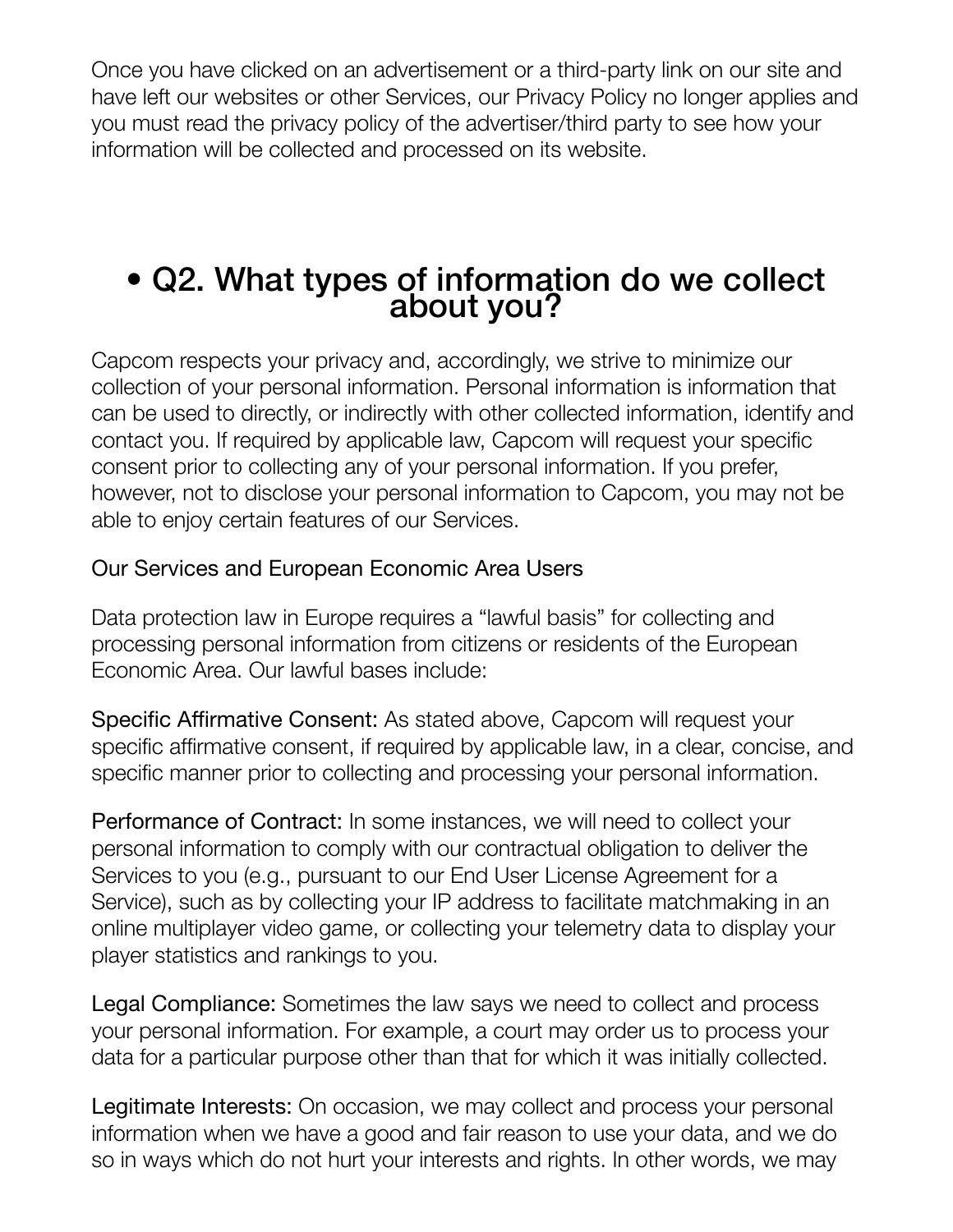collect and process your data to pursue our legitimate interests in a way that might reasonably be expected as part of running our business and that does not materially impact your rights, freedom, or interests.

#### Our Services and Children

We do not knowingly collect or maintain personal information from users under 13 in the United States, and under the applicable age of consent in other countries ("Child" or "Children") other than as permitted by law, for example, in support of our internal operations (in the U.S.) and legitimate interests or contractual or legal obligations (in the EU). We take Children's privacy seriously and encourage parents to play an active role in their Children's online experience at all times.

If Capcom learns that a Child's personal information has been collected, we will delete the account. If parents believe that we have unintentionally collected their Child's personal information, they should contact us to request the deletion of the information at:

#### Capcom USA

Attn.: Privacy Policy Administrator 185 Berry Street, Suite 1200 San Francisco, CA 94107 (650) 350-6500 [privacy@capcom.com](mailto:privacy@capcom.com)

#### Personal Information That We Collect

To offer our users certain features of our Services, and to create certain user accounts (e.g., to create a Capcom Fighters Network account), we collect several types of personal information from you directly. Typically, this information includes:

- Name
- Username/Online ID
- E-mail address
- Date of birth/Age
- Telephone number
- Country of residence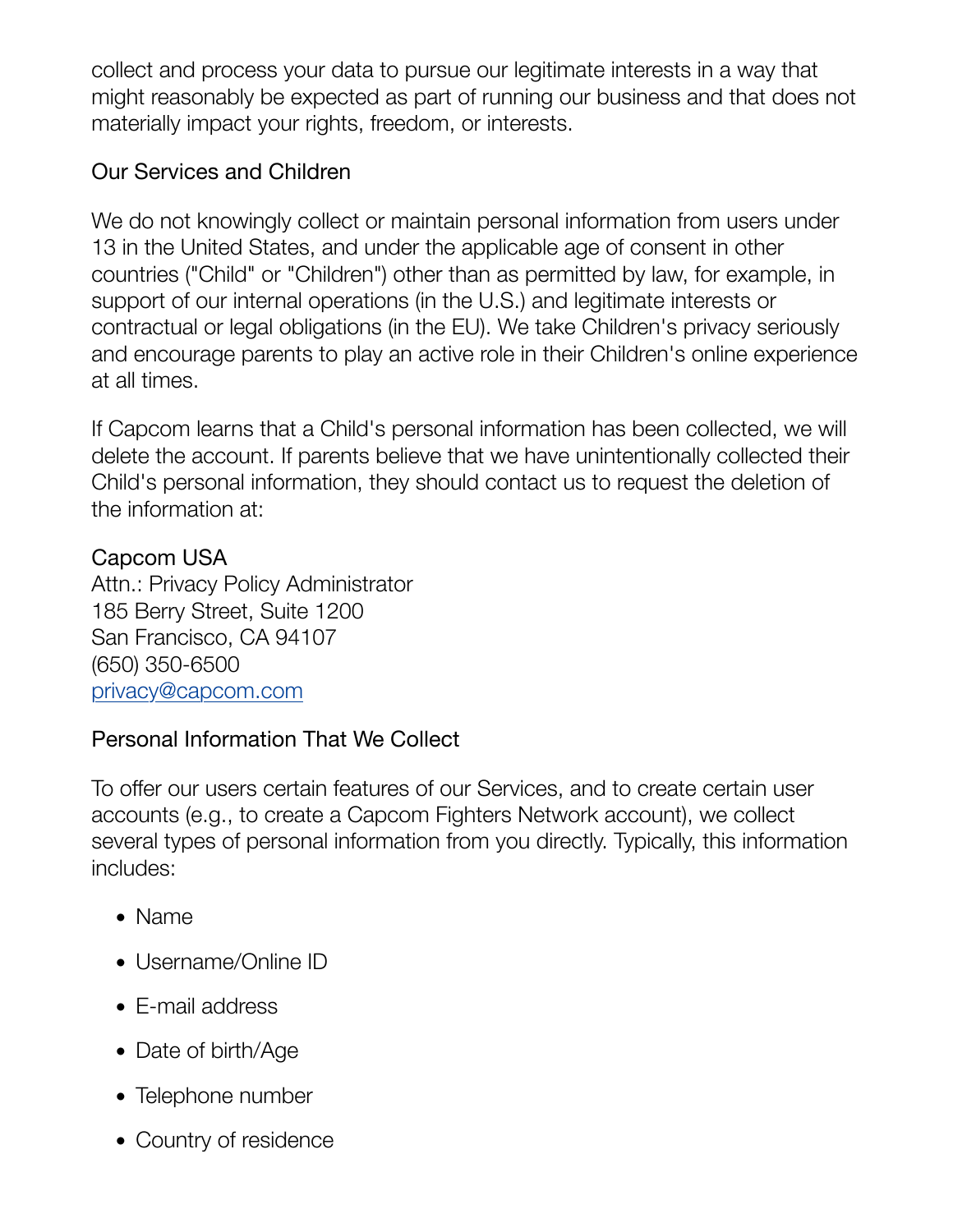Other times, we collect your personal information automatically when you use our Services, including sometimes through cookies. Typically, this information includes:

- IP address
- Device identifiers
- Browser information, including browser type
- Platform type
- Details about the Services you are using and your use of them, such as:
	- Game telemetry data
	- Purchase behavior
	- User and gameplay progression information

#### Non-Personal Information That We Collect

Additionally, we may also collect other types of non-personal information (known as demographic information) such as your hobbies, occupation, game preferences, platform preferences, and other game ownership information. This demographic information may be combined with your personal information.

#### Information Collected Through Third Party Services

We may receive information, including the following, from third-party sources and combine it with information we already directly collect from you. We will handle the information in accordance with this Privacy Policy.

#### i. Information Collected Through Social Networking Services

You can engage with our Services on or through third-party social networking websites such as Facebook, Google/YouTube, Twitch, Twitter, or other thirdparty social media plug-ins and applications which may be hosted on separate websites, or embedded within or integrated with our Services. Where practicable, we will provide clear notice before you are directed to a third-party social networking website, plug-in, or application. When you engage with our Services on or through a third-party social networking website, plug-in, and/or application, you may authorize us to have access to certain information from your social media profile (e.g., name, e-mail address, photo, birthday, location, your list of friends, people you follow and/or who follow you, the posts or "likes"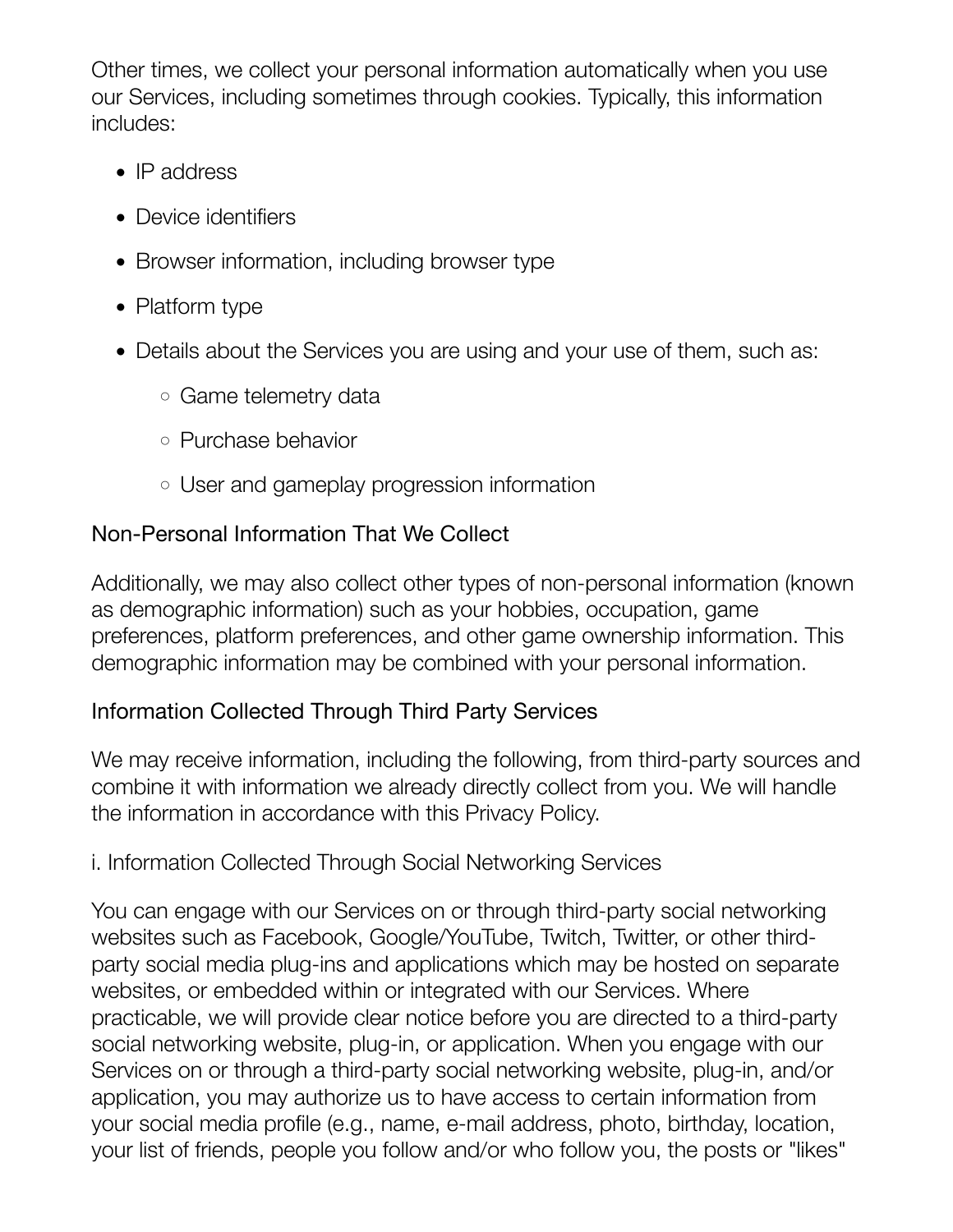you make) to deliver content or as part of the operation of the Service. We may also obtain non-personal information from your interaction with our Services (e.g., content viewed, game performance and scores, and information about advertisements within the content you have been shown or may have clicked on).

By engaging with our Services on and through third-party social networking websites, you consent to the sharing of such personal information with Capcom in accordance with this Privacy Policy. Please note that when you provide personal information to us through social networking websites, it may be publicly viewed by other members of those social networking websites, and we cannot prevent further use of the information by third parties. Further, any use of thirdparty social networking websites, plug-ins, or applications will be subject to such third-party social network's respective terms of service and privacy policy, and may result in the collection of information about your use of our Services by those third parties.

#### ii. Information Collected Through First Party Platforms

You can also engage with certain portions of our Services through certain firstparty and/or mobile platforms (the "First-Party Platform(s)"). For instance, if you desire to use features of our Services by signing in through or otherwise linking with, for example, your PSN account or Steam account to authenticate yourself, some information from those First-Party Platforms (e.g., your account ID, date of birth/age, username, language preference, entitlement information, achievement/trophy information, and/or geographic information), and/or information regarding your usage of our Services (e.g., web analytics data or game telemetry data) (collectively, the "Platform Information"), which may have been collected by the First-Party Platform may be transmitted to Capcom. Further, some First-Party Platforms, such as mobile platform providers, may provide to us additional information such as your precise location or contact list information. We will collect this information only if you provide your consent.

Where required by applicable law, Capcom will request your specific affirmative consent prior to collecting and processing any Platform Information. Otherwise, by signing in and/or linking with a First-Party Platform in connection with your use of the Services, you hereby acknowledge and agree that Platform Information may be transmitted to us, and that all Platform Information transmitted to us may be used by Capcom in accordance with this Privacy Policy and any applicable terms of consent required by a First-Party Platform provider. Further, your use of the First-Party Platform will be subject to such First-Party Platform's respective terms of service and privacy policy.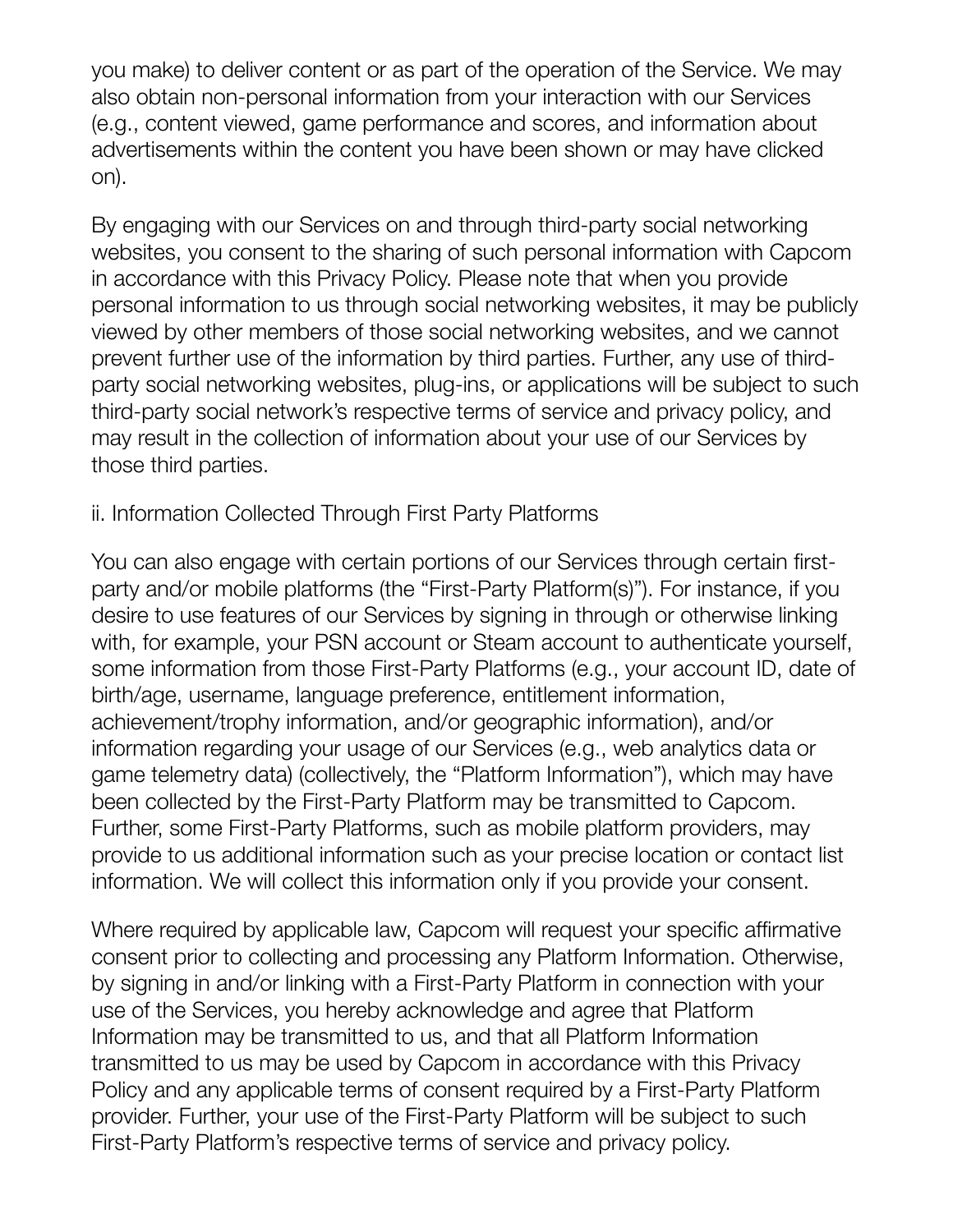#### Information Collected Through Cookies and Other Web-Based Technologies

We collect information through web-based technologies, such as "cookies," to improve our Services. For example, when you use one of our Services, we collect your IP address. An IP address is often associated with your ISP (Internet Service Provider), your company, or your university. At times, we use IP addresses to collect information regarding the frequency with which our users visit various parts of our websites. At other times, we collect your IP address to facilitate location-based matchmaking in our online multiplayer Services.

#### i. Cookies

Our web-based Services use cookies. A cookie is a small file consisting of letters and numbers that is downloaded to and stored on your computer or mobile device when you visit a website. Each cookie is unique to your web browser or device. There are several different types of cookies:

- Session cookies, which only last as long as your visit to the website. Session cookies are used for things such as remembering what you put into your shopping cart as you browse a website or to ensure that your bank account information cannot be accessed after you leave the bank's website.
- Persistent cookies, which last for a longer period of time, including in between sessions. Persistent cookies are used for things like remembering your preferences and choices when you re-visit a website or for keeping you logged in to a website.
- First- and third-party cookies, refer to the entity that is placing the cookie on your computer or device. First-party cookies are placed by the website that you are visiting; third-party cookies are placed by a third party, such as an advertising company that is posting ads on the website that you are visiting.

We use the cookies for the following purposes:

- Strictly necessary functionality: We use several persistent cookies that which are strictly necessary to enable you to move around the website and use its features. Without these cookies, we would not be able to provide certain functions of our sites.
- To provide additional functionality: To remember the settings you've chosen to use when viewing our site, and to tailor our site to you. For example, if you set your location to France, we know to translate the site into the French language for you.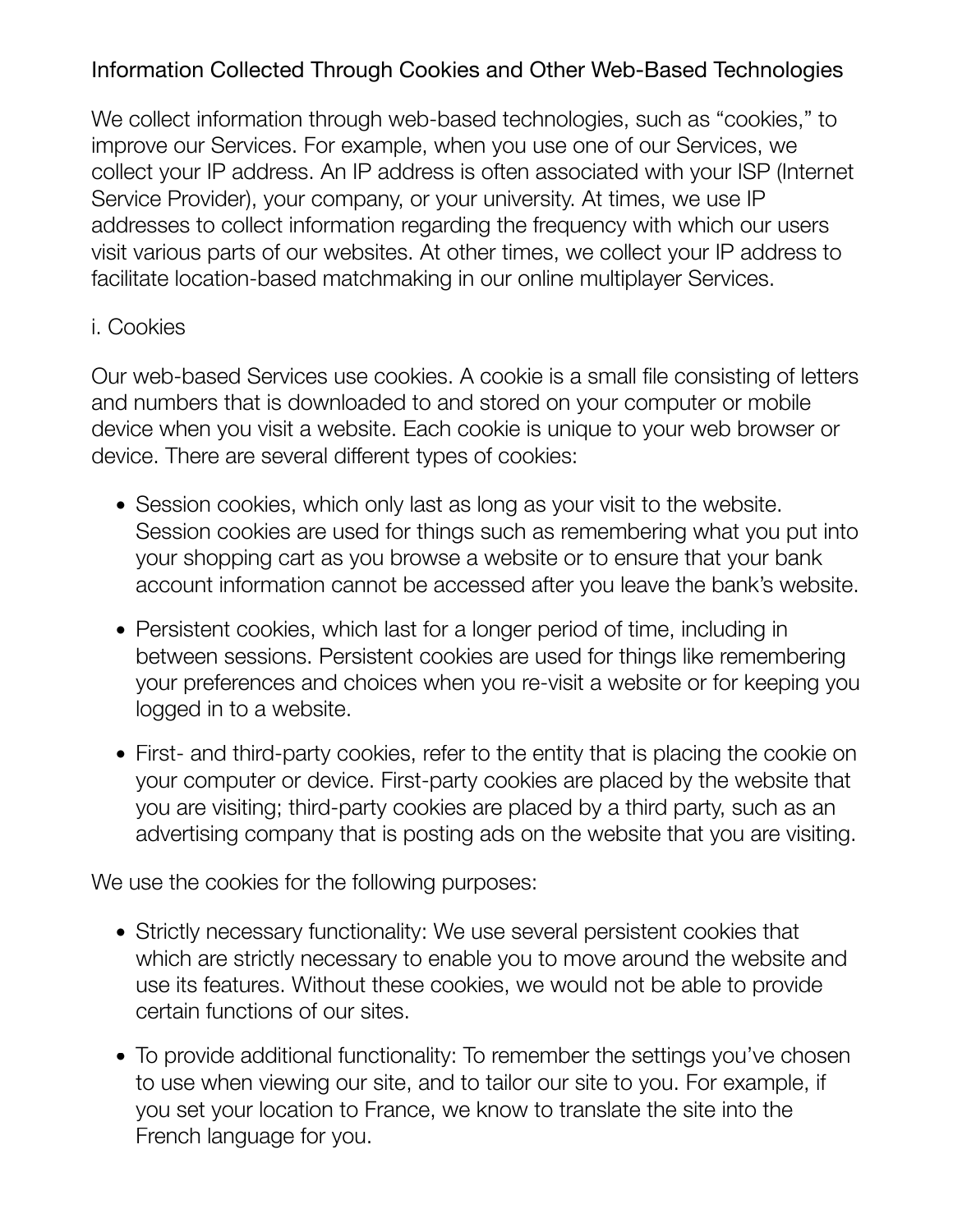• Analytical or Performance purposes: To measure visitor behavior, such as how many times a visitor visits the site, so that we can improve our site and provide you with a better experience.

Depending on your choice of browser (e.g., Edge, Chrome, Firefox, etc.), you may be able to modify your browser so that it notifies you when cookies are sent to it. Alternatively, you can refuse to accept cookies altogether, and you can also delete cookies that have already been set. You can do this through your browser settings. Each browser is a little different, so refer to your browser's help menu to learn the correct way to modify your settings. However, if you turn cookies off, you will not have access to many features that make your web experience smoother, such as the features mentioned above, and some of our services may not function properly.

To support our web pages, we sometimes also embed content from third-party websites, such as video content from YouTube. As a result, when you visit a page containing such content, you will be presented with third-party cookies from those third-party websites. Similarly, you will also see embedded 'share' buttons on Capcom web pages that enable users to easily share content with their friends through a number of popular social networks. When you click on one of those buttons, a cookie will be set by the service through which you have chosen to share content, such as Facebook, Google/YouTube, or Twitter. Capcom does not control the placement of those cookies and you should check the relevant third-party's website for more information on how to restrict the placement of those cookies. When visiting Capcom's websites, the third-party cookies that may be present include, but are not limited to, these listed in the chart below.

When visiting Capcom's websites, the third-party cookies that may be present include, but are not limited to, these listed in the chart below.

| Source                         | <b>Purpose</b>                                                                                                                                                   | How to Block                                                                                                                                                                                                                                                                  |
|--------------------------------|------------------------------------------------------------------------------------------------------------------------------------------------------------------|-------------------------------------------------------------------------------------------------------------------------------------------------------------------------------------------------------------------------------------------------------------------------------|
| Google/YouTube<br>/DoubleClick | Cookies are used<br>to deliver content<br>on this website<br>using Goodle<br>Products, Data<br>collected by<br>Google may also<br>be used for other<br>purposes. | You can find out more about Google's<br>privacy practices and the cookies that<br>it uses via YouTube here<br>(http://www.google.com/intl/en<br>/policies/privacy/). You can also<br>change your browser settings to<br>accept or refuse these cookies as<br>mentioned above. |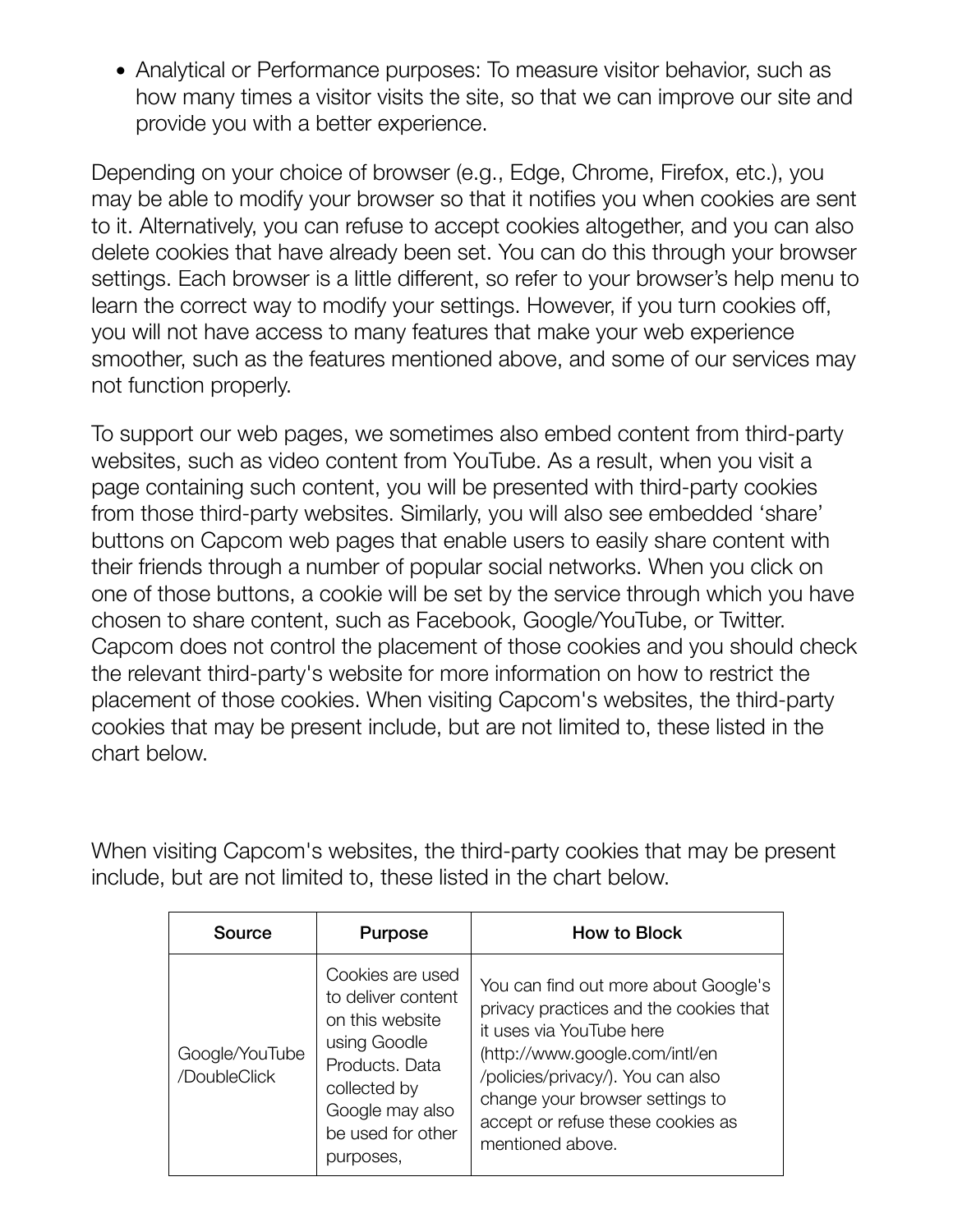|                | including<br>advertising.                                                                                                                                                                                                                                                         |                                                                                                                                                                                                                                                                                                                                                                                                                                 |
|----------------|-----------------------------------------------------------------------------------------------------------------------------------------------------------------------------------------------------------------------------------------------------------------------------------|---------------------------------------------------------------------------------------------------------------------------------------------------------------------------------------------------------------------------------------------------------------------------------------------------------------------------------------------------------------------------------------------------------------------------------|
| <b>Twitter</b> | <b>Twitter uses</b><br>cookies to enable<br>visitors to share<br>website pages<br>and content<br>through third<br>party social<br>networking and<br>other websites.<br>Twitter may also<br>use visitors'<br>information to<br>serve targeted<br>advertising on<br>other websites. | Further information about how Twitter<br>uses cookies, including how you can<br>opt-out is available here<br>(https://twitter.com/privacy). You can<br>also change your browser settings to<br>accept or refuse these cookies as<br>mentioned above.                                                                                                                                                                            |
| Facebook       | Cookies are used<br>to deliver content<br>on this website<br>using Facebook.<br>Data collected by<br>Facebook may<br>also be used for<br>other purposes,<br>including<br>advertising.                                                                                             | Cookies are used to deliver content<br>on this website using Facebook. Data<br>collected by Facebook may also be<br>used for other purposes, including<br>advertising. You can find out more<br>about Facebook's privacy practices<br>and the cookies that it uses here<br>(https://www.facebook.com/about<br>/privacy/). You can also change your<br>browser settings to accept or refuse<br>these cookies as mentioned above. |
| CookieBot      | Cookies are used<br>to manage<br>consent<br>preferences on<br>the website<br>insluding<br>CookieBot<br>scripts. Data<br>collected by<br>CookieBot may<br>also be used for<br>other purposes.                                                                                      | Further information about how<br>CookieBot uses cookies, including<br>how you can request data erasure is<br>available here (https://cookiebot.com<br>/en/privacy-policy). You can also<br>change your browser settings to<br>accept or refuse these cookies as<br>mentioned above.                                                                                                                                             |

| Name | Source           | <b>Expiry</b>           |
|------|------------------|-------------------------|
| utma | Google Analytics | 2 years from set/update |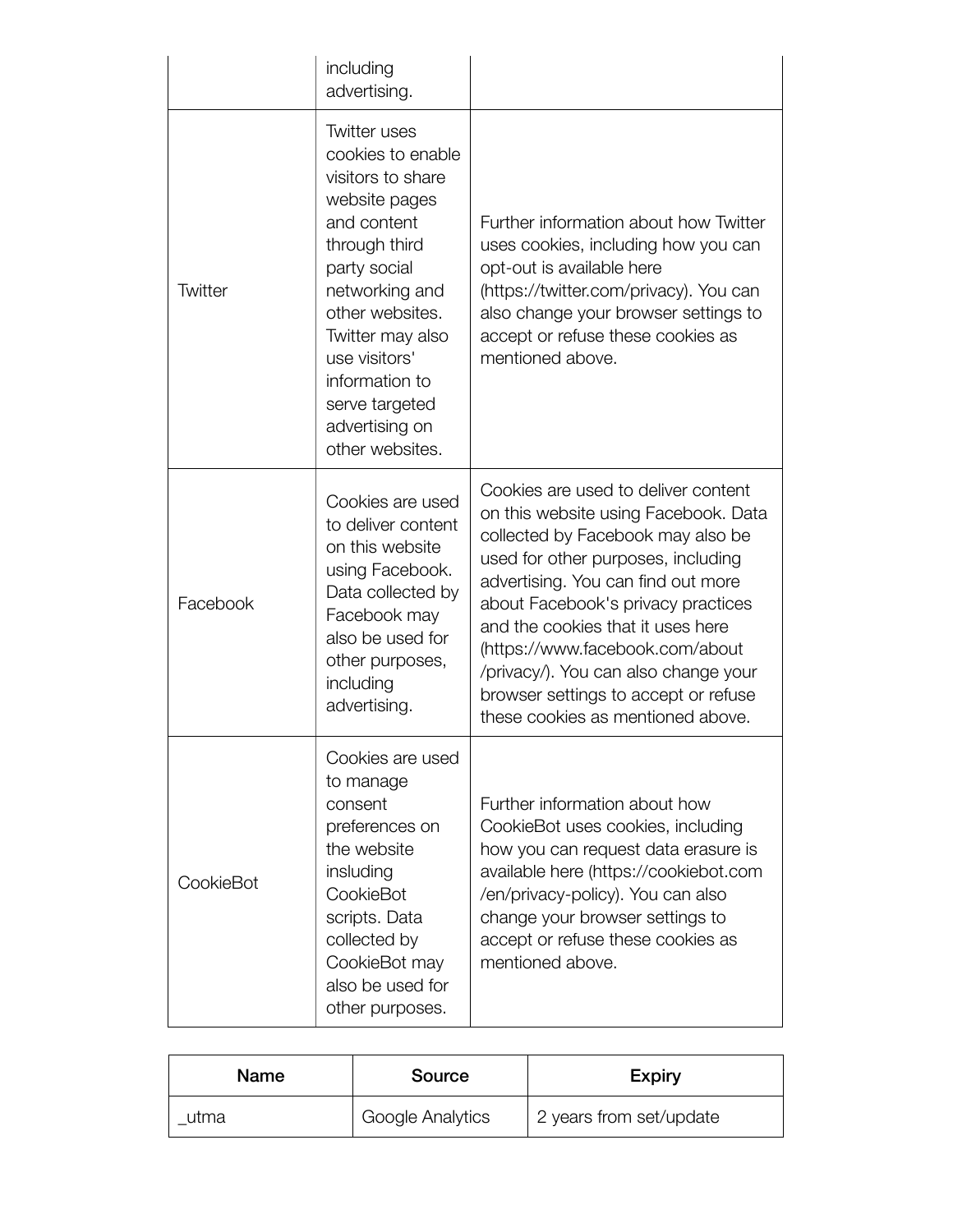| utmb               | Google Analytics      | 30 minutes from set/update               |
|--------------------|-----------------------|------------------------------------------|
| _utmc              | Google Analytics      | Upon the browser closing                 |
| _utmv              | Google Analytics      | 2 years from the visitor's last<br>visit |
| _utmz              | Google Analytics      | 6 months from set/update                 |
| _gat_xxx           | Google Tag<br>Manager | 2 years from the visitor's last<br>visit |
| _ga                | Google Tag<br>Manager | 2 years from the visitor's last<br>visit |
| _gid               | Google Tag<br>Manager | 2 years from the visitor's last<br>visit |
| <b>YSC</b>         | YouTube/Google        | Upon the browser closing                 |
| <b>PREF</b>        | YouTube/Google        | 2 years from set/update                  |
| <b>GPS</b>         | YouTube/Google        | 6 hours from set/update                  |
| VISITOR_INFO1_LIVE | YouTube/Google        | 3 months from set/update                 |
| personalization_id | Twitter               | 2 years from set/update                  |
| $_t$ fbp           | Facebook              | 3 months from set/update                 |
| $\_$ fbc           | Facebook              | 3 months from set/update                 |
| CookieConsent      | CookieBot             | 1 year from the visitor's last<br>visit  |

#### ii. California's "Do Not Track" Disclosure

At this time, Capcom's websites do not recognize automated browser signals regarding tracking mechanisms, which may include "Do Not Track" instructions. You can, however, change your privacy preferences regarding the use of cookies and similar technologies through your browser, as mentioned above.

### • Q3. How is your personal information used and shared?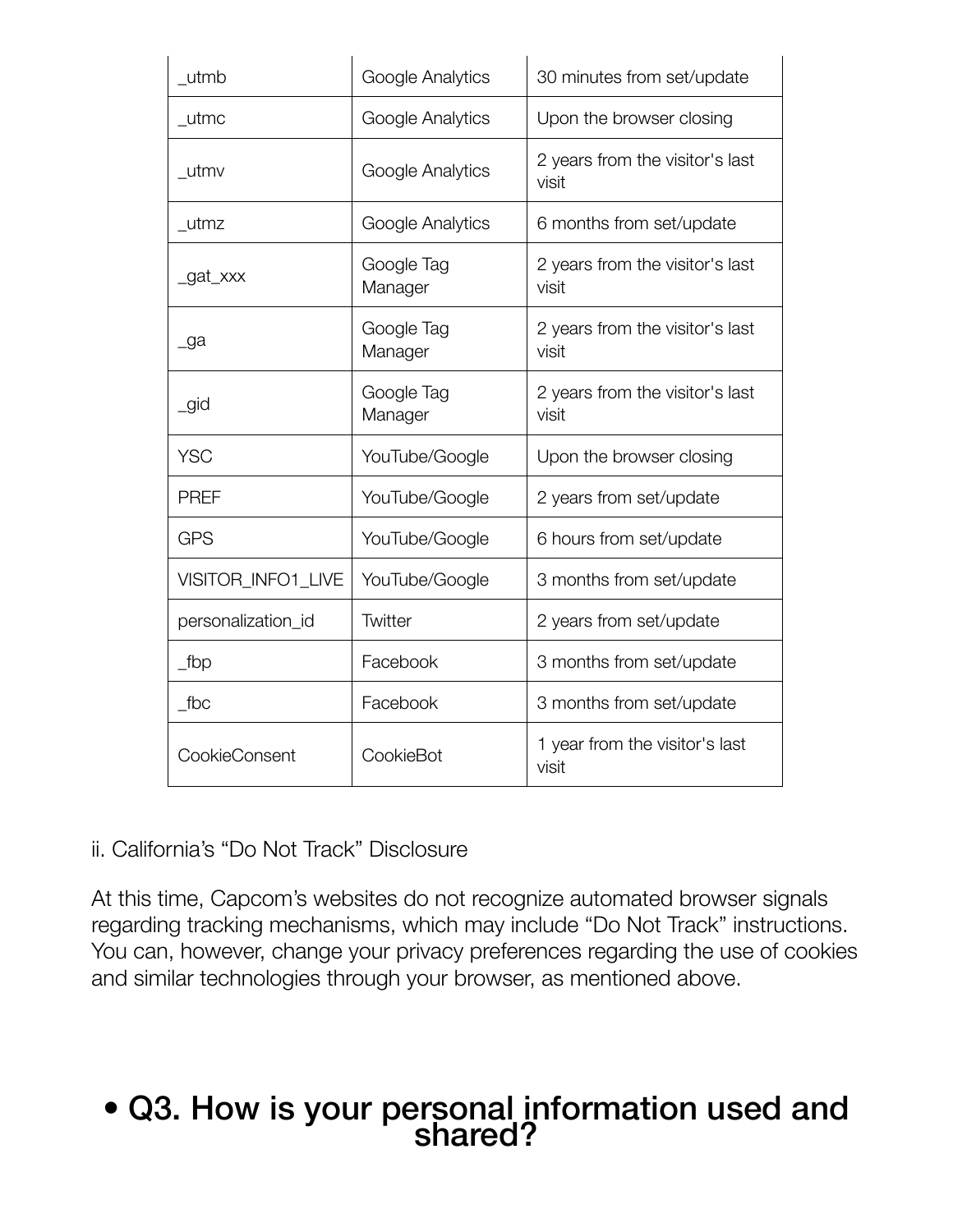We use your personal and non-personal information, both individually and in the aggregate, in the following ways:

To operate our business and to enhance and personalize your game experience, including to:

- Operate, improve, and develop our games and Services;
- Enable online matchmaking and provide online statistic tracking;
- Help you find your friends or tell your friends about a Service;
- Facilitate sharing on social networks;
- Serve and measure the effectiveness of advertising;
- Measure the health of our Services;
- Set up and maintain accounts you register for;
- Provide game experiences that you may like;
- Set up loyalty programs;
- Identify, fix, and troubleshoot bugs and service errors;
- Provide software updates;
- Adhere to your preferences and to deliver dynamic content; and
- Help keep our Services safe and fair, resolve disputes, investigate and help curb fraud and illegal behavior, comply with the law, and to enforce our agreements and policies.

To provide you support, including to:

- Help identify and troubleshoot problems with your use of our Services;
- To survey your opinions through surveys or questionnaires;
- Communicate with you and respond to your specific requests or questions; and
- Manage and send you confirmations and important information about your account, products, purchases, subscriptions, and warranties.

To personalize our communications with you, including to: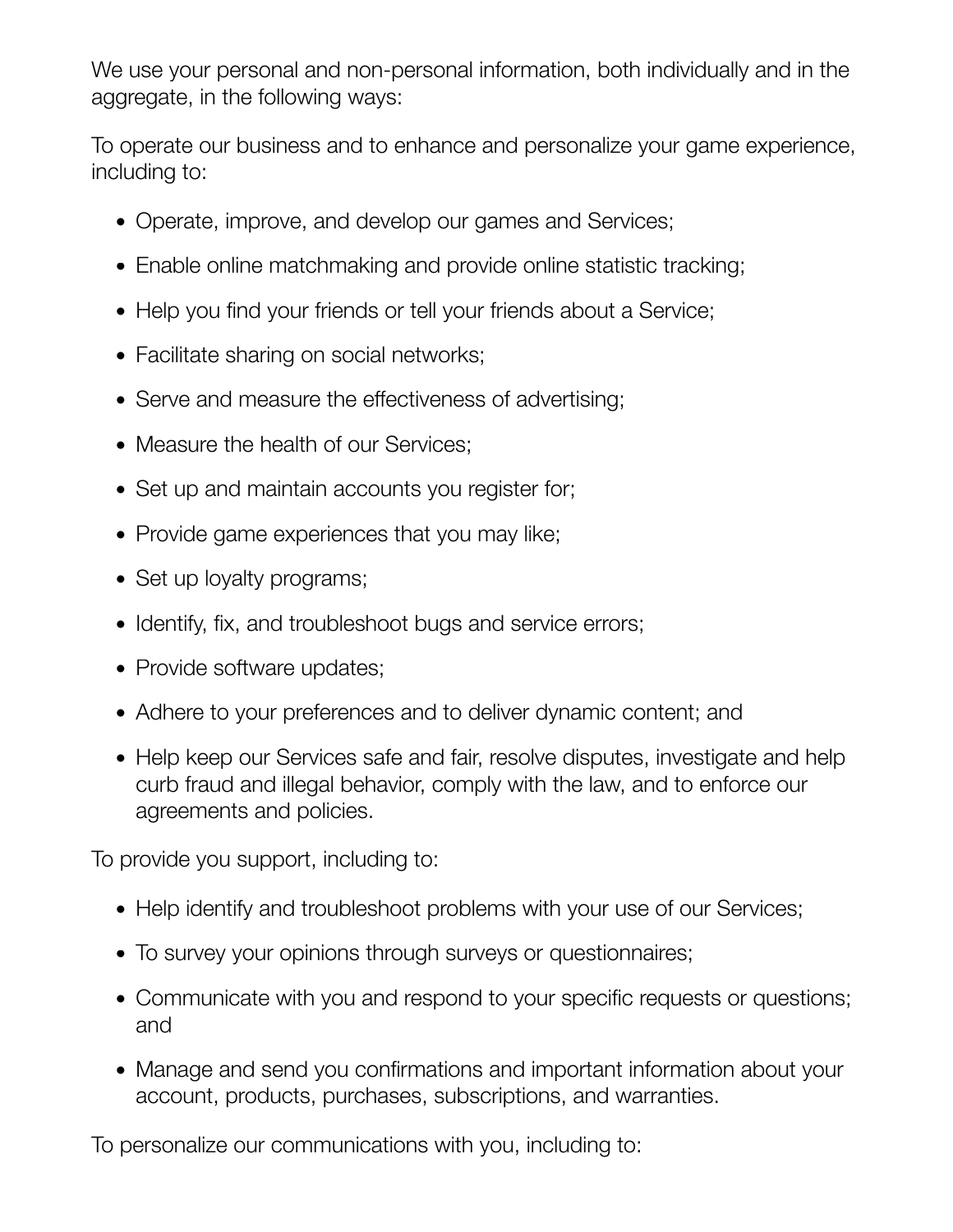- Present offers and/or information relating to Services you might like;
- Make recommendations to you on our and third-party websites and services based on the information we have collected about you; and
- Manage and personalize advertising for you and deliver targeted marketing, newsletters, service updates, and promotional offers.

Whatever the purpose may be, we will collect and process your information to the extent you have provided to us your consent, or, alternatively, as reasonably necessary to fulfill our contracts with you, perform our legitimate business objectives, or as otherwise required under applicable law. More importantly, we will not collect and use your personal information for any purposes other than as set forth in this Privacy Policy without your consent.

#### Capcom USA Activities and Updates

Information collected from those who voluntarily submit it to us is used to provide services like newsletter subscriptions, updates on special events, game news, and e-mail announcements of interest to our users, as well as to provide our users with exclusive content, awards, prizes, and/or access to special promotions. You may opt-out of such services by following the process set forth in Q7 below.

#### Operational Uses

We may also use your personal information for other purposes, such as operational uses necessary to conduct our business or provide the Services. For example, we may use your information to send you administrative communications either about your account with us or about features of our Services.

#### Aggregated and Anonymous Information

Finally, we may take your personal information and make it anonymous. We do this either by combining it with information about other individuals (aggregating your information with information about other individuals), or by removing characteristics (e.g., your name or other identifying information) that make the information personally identifiable to you. This process is known as depersonalizing your information. Given the non-personal nature of this information, no restrictions apply under this Privacy Policy on our right to de-personalize your personal information. We may use de-personalized information in any way and share it with third parties without your consent.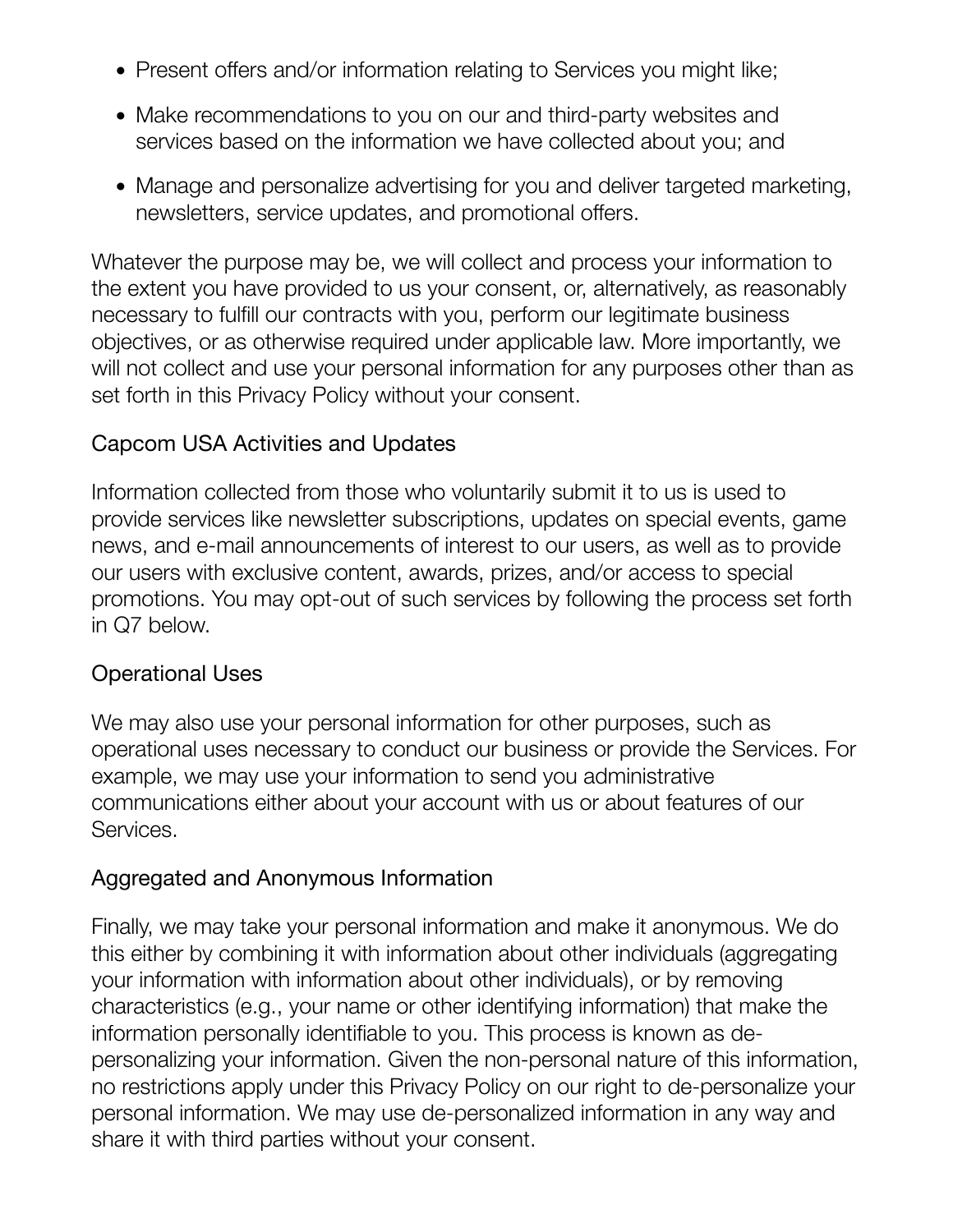#### Employment-Related Information

For practical reasons, we treat personal information submitted to us in an employment context differently from information we receive in other contexts. Personal information submitted to us in an employment context (e.g., employment applications and resumes) may be shared with third parties, depending on the nature of the inquiry.

#### Purchase or Sale of Businesses

From time to time, we may purchase a business or sell one or more of our businesses, and your personal information may be transferred as a part of the purchase or sale. If we purchase a business, the personal information received with that business would be treated in accordance with this Privacy Policy, to the maximum extent possible. If we sell a business, we will include provisions in the selling contract requiring the purchaser to treat your personal information in the same way required by this Privacy Policy (including any amendments to this Privacy Policy).

#### Third Party Processing

Capcom engages third parties, including third-party advertising to support our Services, such as ad networks, data exchanges, traffic management service providers, social networks and marketing analytics service providers, located both within and outside of the United States, to collect and/or process your personal information on our behalf in connection with our offering and maintenance of the Services, such as for providing back-end server/matchmaking services, customer support services, analytics services, conducting market surveys, sending newsletters, or otherwise in accordance with the purpose(s) for which your personal information was originally collected. When these third-party service providers collect or receive your personal information, we require that they: (i) use your personal information only on our behalf; (ii) not sell your personal information to third parties; and (iii) not disclose your personal information except as may be required by law, or as permitted by us or as stated in this Privacy Policy.

To the extent that your personal information may be transferred to countries outside of the United States, we will take measures to ensure that any such transfers comply with applicable data protection laws and that your personal information remains protected to the standards described in this Privacy Policy.

#### No Third Party Marketing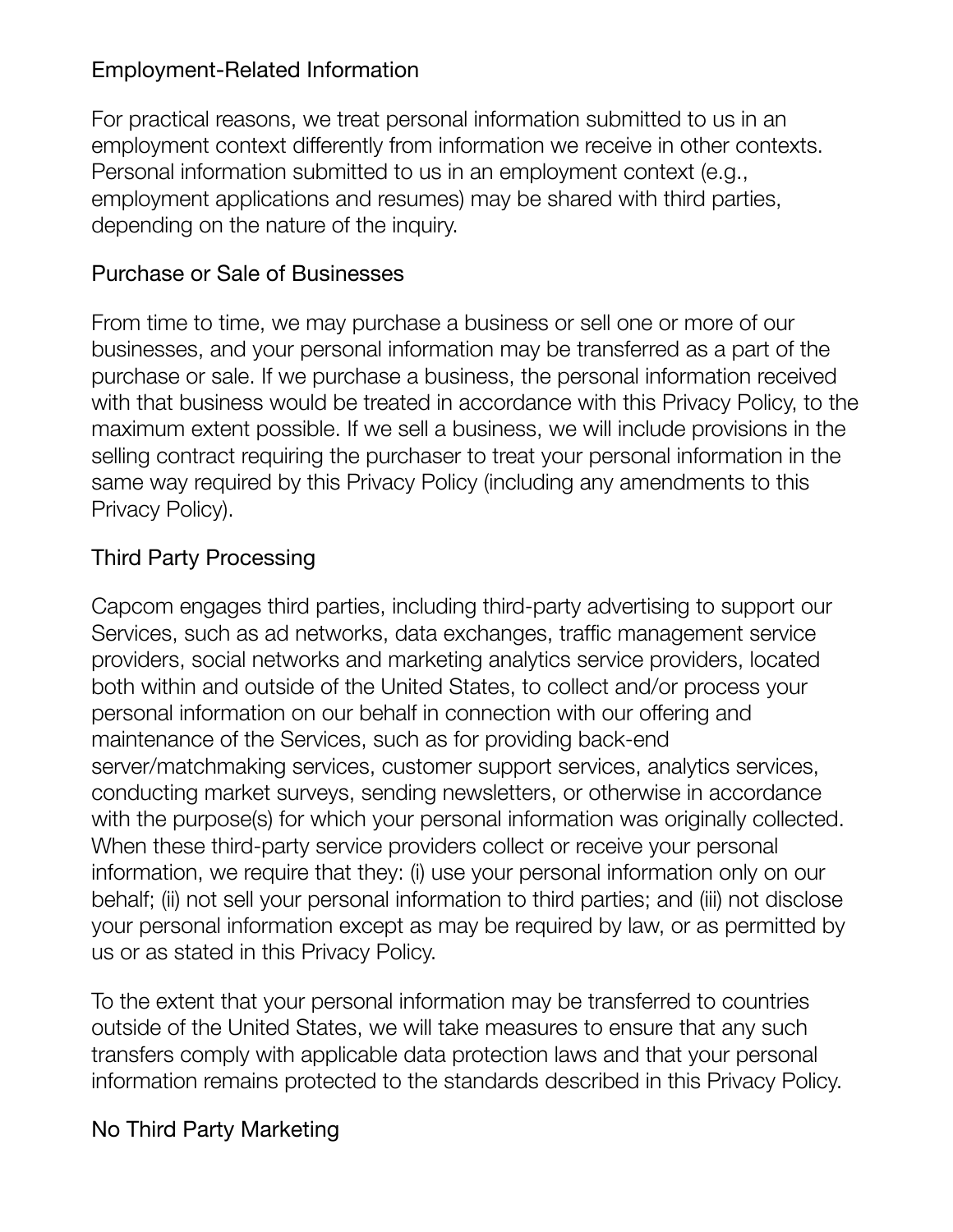Without your consent, our company does not share and has not reserved the right to rent or sell your personal or demographic information to third-parties for their direct marketing purposes.

#### Disclosures Required By Law and Disclosures to Help Protect the Security and Safety of Our Services and Others

We will disclose personal information when we believe in good faith that disclosure is required by law (e.g., court order or subpoena) or to help:

- Enforce our Terms of Service/Use or contests, sweepstakes, eSports tournaments, promotions, or game rules;
- Protect your safety or security, including the safety and security of your property; or
- Protect the safety and security of our Services or third parties.

### • Q4. What are your California Privacy Rights?

California Civil Code Section 1798.83 permits our customers who are California residents to request certain information regarding our disclosure of personal information to third-parties for their direct marketing purposes. However, as previously stated, we do not share information with third-parties for their direct marketing purposes. If you still have inquiries regarding our disclosure policy, please contact us at:

Capcom USA Attn.: Privacy Policy Administrator 185 Berry Street, Suite 1200 San Francisco, CA 94107 (650) 350-6500 [privacy@capcom.com](mailto:privacy@capcom.com)

#### CALIFORNIA CONSUMER PRIVACY ACT OF 2018

#### Categories of Personal Information Collected

In the chart below, we identify each category of personal information that we have collected about our users in the last 12 months using the categories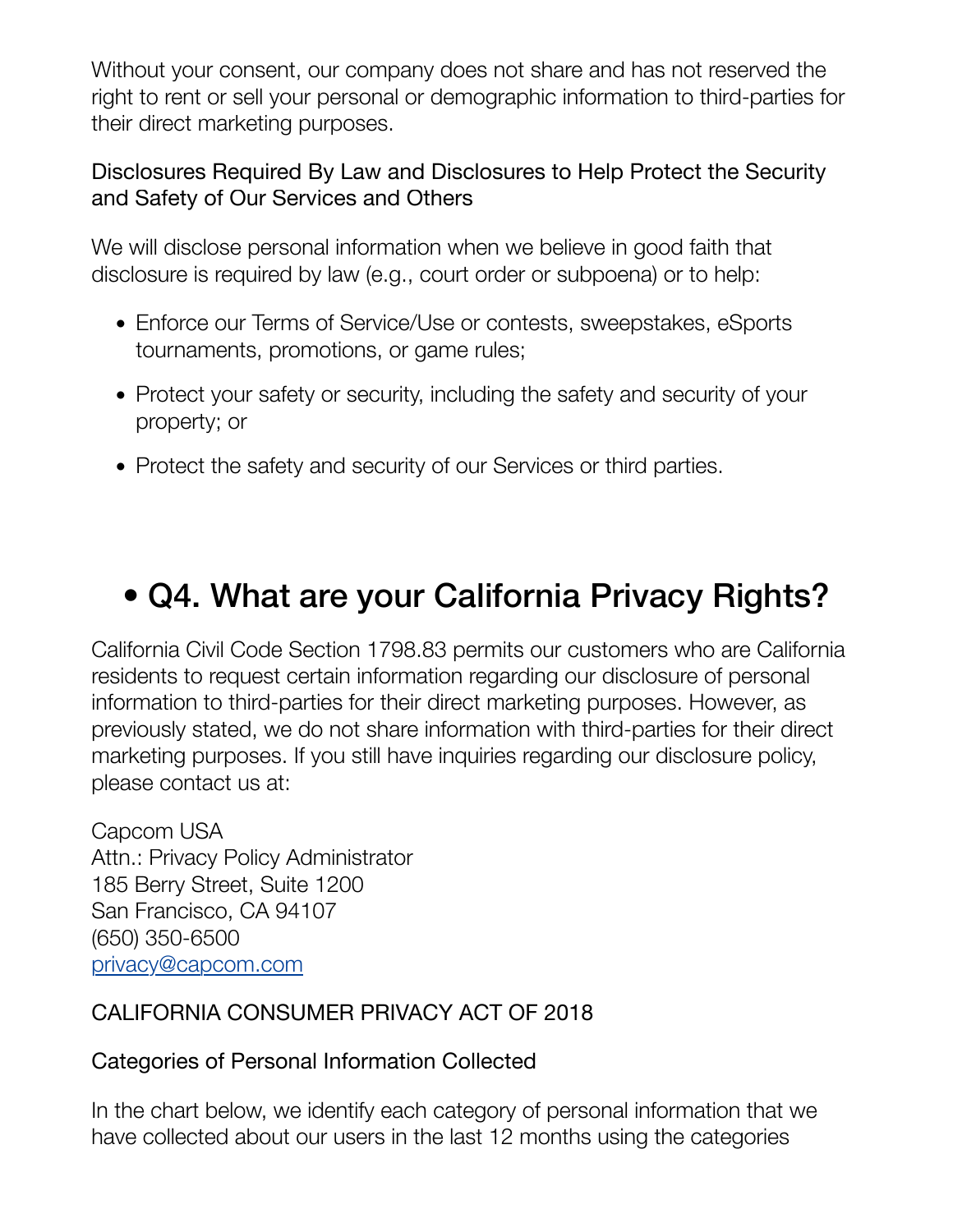enumerated in the California Consumer Privacy Act ("CCPA"). If we have collected that category of personal information in the last 12 months, an "X" appears in the corresponding row in the second column of the chart.

| <b>Categories of Personal Information</b>                                                                                                    | Collected (in the<br>last 12 months) |
|----------------------------------------------------------------------------------------------------------------------------------------------|--------------------------------------|
| Name                                                                                                                                         | X                                    |
| Alias                                                                                                                                        | X                                    |
| Signature                                                                                                                                    | X                                    |
| Postal address                                                                                                                               | X                                    |
| Email address                                                                                                                                | X                                    |
| Telephone number                                                                                                                             | X                                    |
| Unique personal identifier (e.g., device ID, ad ID, IP<br>address, etc.)                                                                     | X                                    |
| Account or policy number (e.g., banking, insurance,<br>credit, etc.)                                                                         | X                                    |
| Government ID number (e.g., SSN, driver's license,<br>passport, etc.)                                                                        |                                      |
| Physical characteristics or description                                                                                                      |                                      |
| Biometric information                                                                                                                        |                                      |
| Professional or employment-related information                                                                                               |                                      |
| Education information                                                                                                                        |                                      |
| Medical information                                                                                                                          |                                      |
| Financial information                                                                                                                        | Χ                                    |
| Insurance information                                                                                                                        |                                      |
| Commercial information (e.g., purchase history)                                                                                              | X                                    |
| Geolocation data                                                                                                                             | X                                    |
| Internet or other electronic network activity information<br>(e.g., browsing or search history, interaction with an<br>online service, etc.) | Χ                                    |
| Audio information                                                                                                                            |                                      |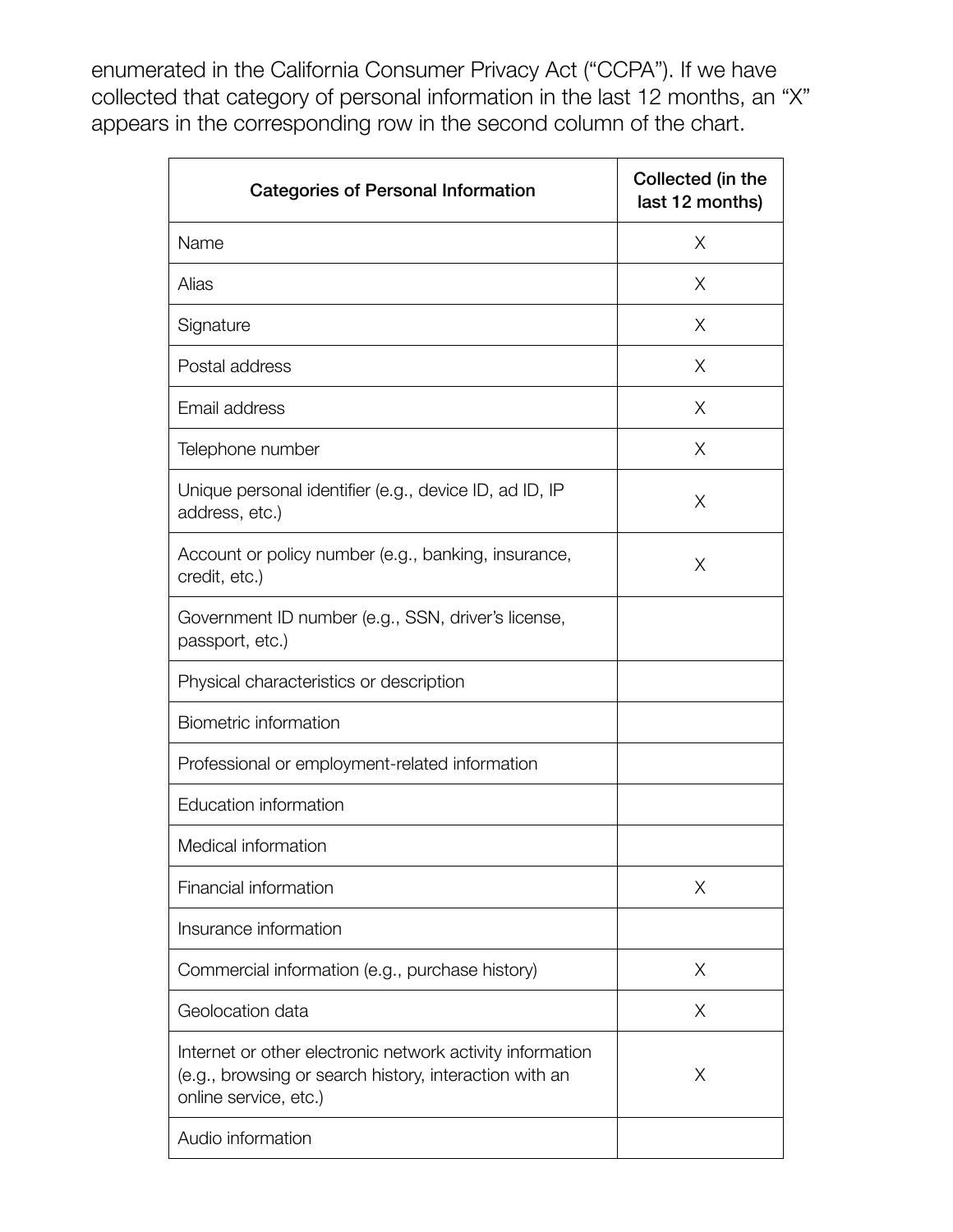| Visual information                                                        |  |
|---------------------------------------------------------------------------|--|
| Electronic, olfactory, thermal, or similar information                    |  |
| Inferences drawn from any of the above information to<br>create a profile |  |

#### Personal Information Collection and Use

See the Capcom USA Online Privacy Statement, "Q2. What types of information do we collect about you?". for more information on the sources of personal information collected and the purposes for which information is used.

#### No Sale of Personal Information

For purposes of the CCPA, Capcom has not sold personal information relating to California residents in the last 12 months.

#### Rights of California Residents

Right to Know: If you are a California resident, you may submit, free of charge, but no more than twice in a 12-month period, a verifiable request for the following information:

- The specific pieces of personal information we have about you;
- The categories of personal information we collected, sold, or disclosed for a business purpose about you within the last 12 months;
- The categories of sources from which the personal information was collected;
- The purposes for which the information was collected or sold; and
- The categories of third parties to whom the information was sold, disclosed for a business purpose, or otherwise shared.

If possible, we will provide this information to you in a readily usable format that allows transmission to another entity.

To submit a request, please email us at [privacy@capcom.com](mailto:privacy@capcom.com) or use our online webform located at [https://capcomusa.com/ccpa/.](https://capcomusa.com/ccpa/) Email requests must include "Your California Privacy Rights" in the subject field. Within 10 days of receipt, we will let you know we received your request. We will provide a substantive response within 45 days, unless we need more time, in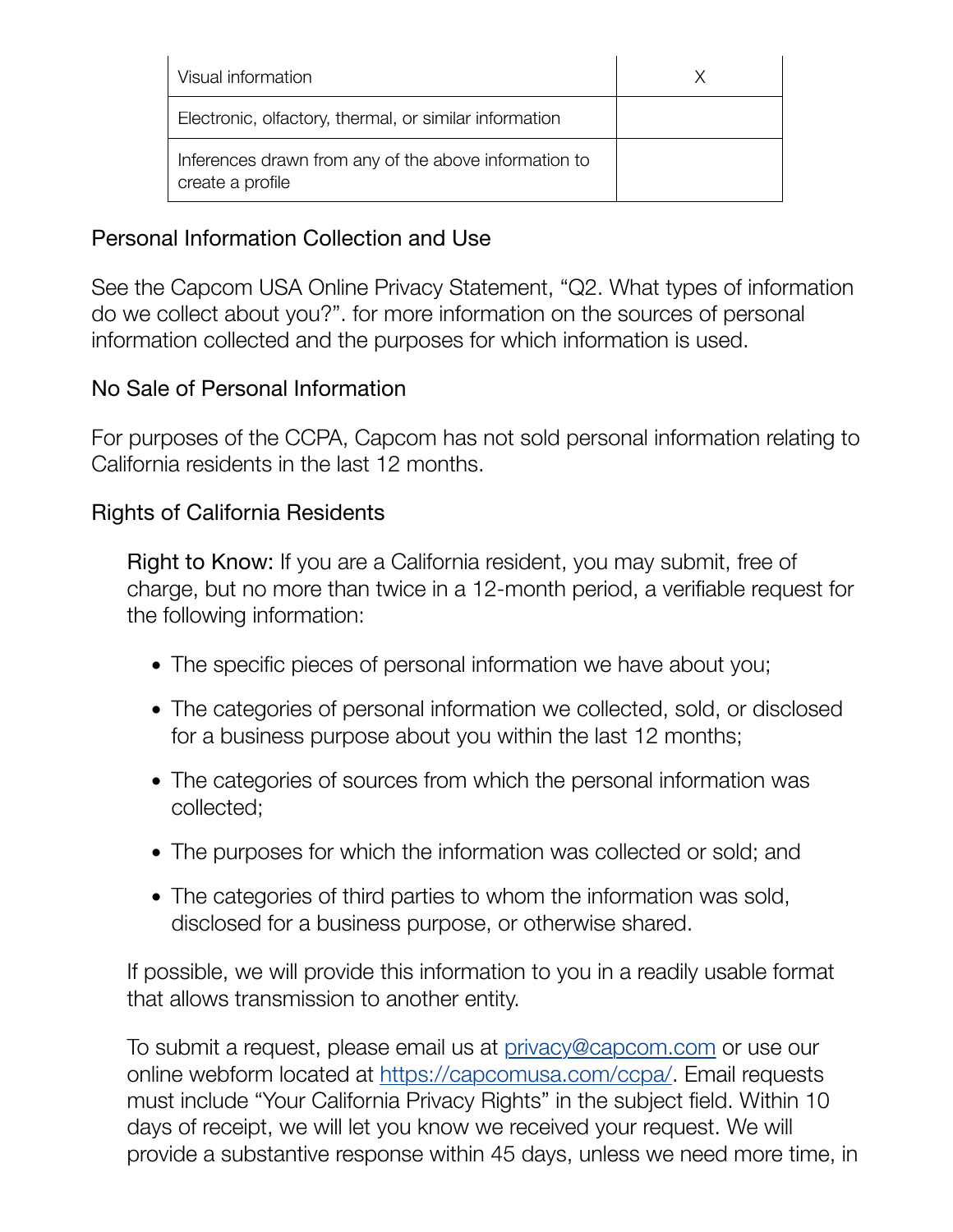which case we will notify you. If we need additional information to verify your identity, we will contact you to request that information. If we are not able to verify your identity, we will deny your request, but if applicable, we will refer you to the applicable sections of this Privacy Policy that address our data collection and use practices. If we deny your request, even if only in part, we will explain the reason in our response.

Right to Delete: If you are a California resident, you may submit a verifiable request for us to delete any personal information we have collected about you. To submit a request, please email us at [privacy@capcom.com](mailto://privacy@capcom.com) or use our online webform located at [https://capcomusa.com/ccpa/.](https://capcomusa.com/ccpa/) Email requests must include "Your California Privacy Rights" in the subject field. Within 10 days of receipt, we will confirm receipt of your request. We will provide a substantive response within 45 days, unless we need more time, in which case we will notify you. If we need additional information to verify your identity, we will contact you to request that information. If we are not able to verify your identity, we will deny your request to delete. If we deny your request, even if only in part, we will explain the reason in our response.

Right to be Free from Discrimination: We may not discriminate against you because you have chosen to exercise your rights, including, for example, by denying you access to our online services or charging you different rates or prices for the same online services, unless that difference is reasonably related to the value provided by your data.

Exercising Your Rights: To submit a verifiable request or to otherwise contact us for more information about how to exercise your rights, please follow the instructions above.

If you would like to designate an authorized agent to make a request on your behalf, please be sure the agent is able to (i) demonstrate you have provided written permission for the agent to submit the request on your behalf, and (ii) provide proof of his or her own identity. If the agent does not satisfy these requirements, we will deny the request.

# • Q5. What kinds of security measures do we take to safeguard your personally identifiable information?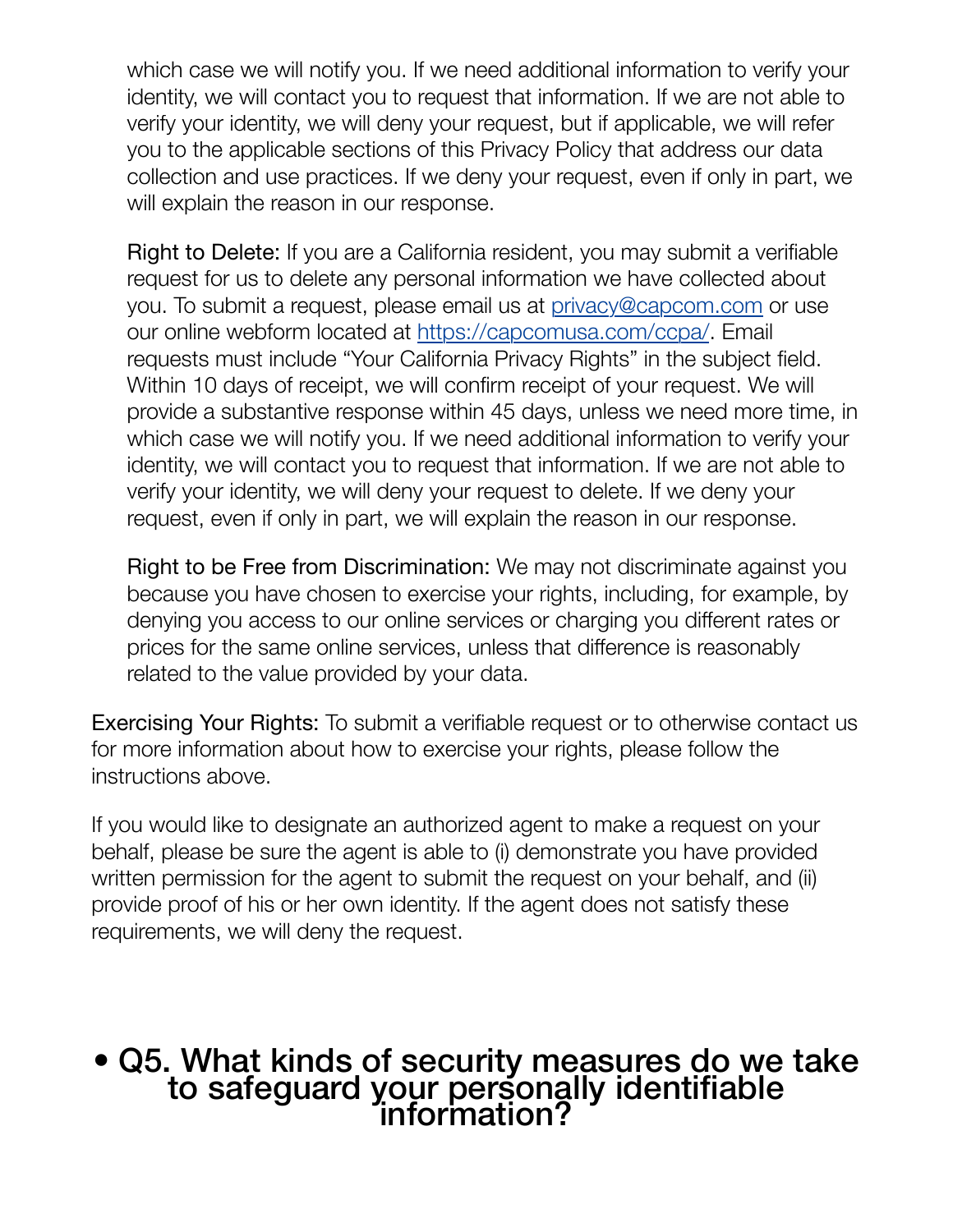The security and confidentiality of your information is extremely important to us. We have technical, administrative, and physical security measures in place to protect your personal information from unauthorized access and improper use. We also review our security procedures periodically to consider appropriate new technology and updated methods. But, despite our best efforts, no security measure is ever perfect or impenetrable.

Specific security measures we currently implement to prevent unauthorized physical or electronic access to users' personal and demographic information include:

- User data is stored behind a firewall to protect your data from unauthorized access or against loss, misuse, or alteration.
- Data is stored in a secure physical environment (e.g. behind locked doors).
- Data is stored in a database accessible to authorized employees on a needto-know basis only.
- Employees must have a unique password before gaining access to user data.
- We use industry-standard encryption technology when transferring or receiving sensitive personal information.
- Endpoint protection
- We maintain written security policies to which all employees must adhere.

# • Q6. How can you ask questions, or send us comments, about this Privacy Policy?

If you have questions or wish to send us comments about this Privacy Policy, please contact us with questions or comments at:

Capcom USA Attn.: Privacy Policy Administrator 185 Berry Street, Suite 1200 San Francisco, CA 94107 (650) 350-6500 [privacy@capcom.com](mailto:privacy@capcom.com)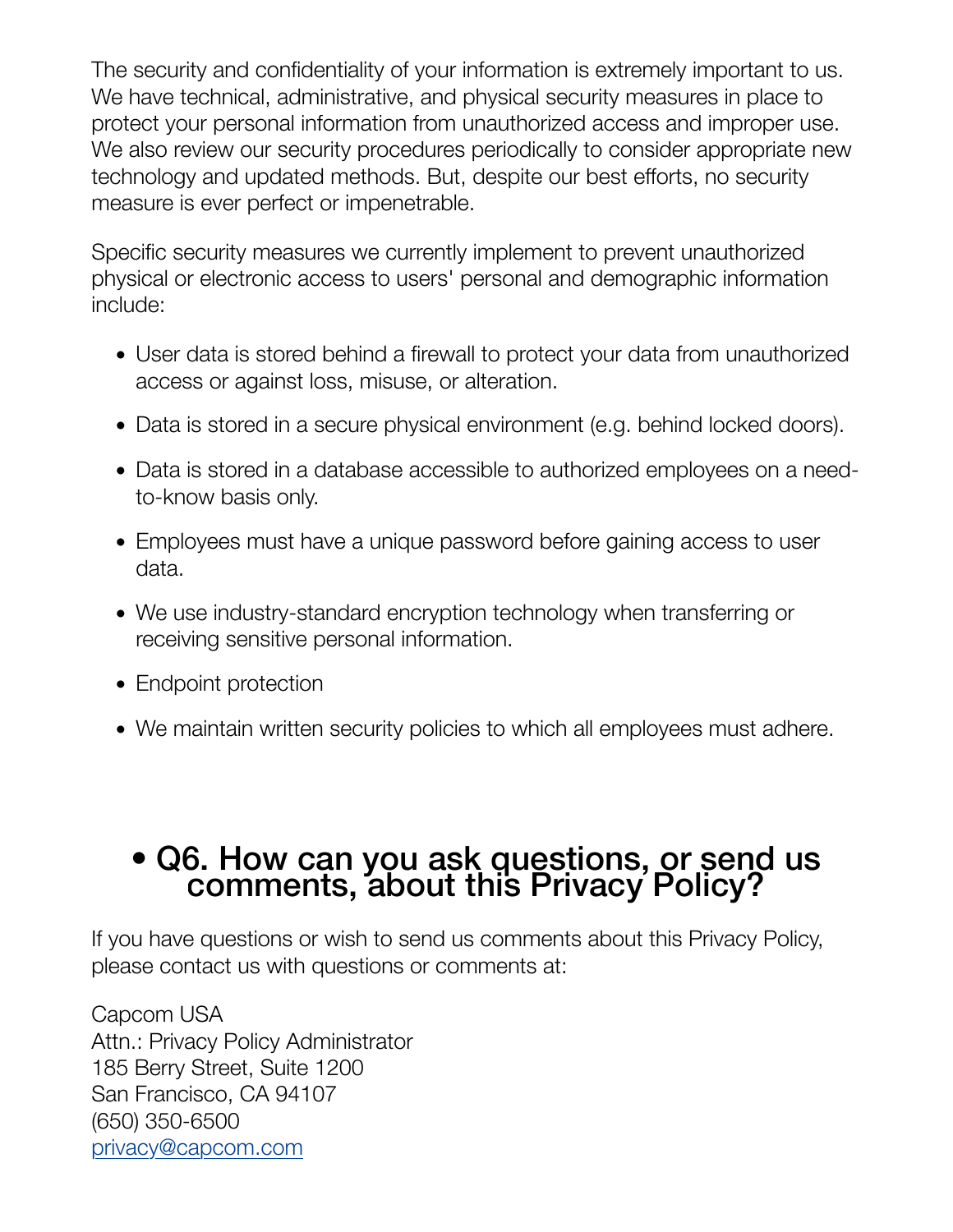Any personal information you provide to the above e-mail and postal mail addresses will not be used to send you promotional materials, unless you request it.

Capcom is a member of the ESRB's Privacy Certified Program. If you believe that we have not properly responded to your inquiry, please contact the ESRB at <https://www.esrb.org/privacy/contact>, or [privacy@esrb.org.](mailto:privacy@esrb.org)

# • Q7. How can you access and control the use of your personal information?

Capcom provides you choices when it comes to the collection and use of your personal information. For example, you can choose to opt-in or opt-out of marketing emails. If you would like to opt-out of marketing emails at any time after granting consent, contact us at:

Capcom USA Attn.: Privacy Policy Administrator 185 Berry Street, Suite 1200 San Francisco, CA 94107 (650) 350-6500 [privacy@capcom.com](mailto:privacy@capcom.com)

You also may adjust your browser settings to block certain online tracking, such as cookies.

#### European Union/European Economic Area Users

Users residing in certain countries, including the EU/EEA users, are afforded certain additional rights regarding their personal information. Except where an exception or exemption applies, these rights include the ability to access, correct, and request deletion of your personal information; request a portable copy of your personal information; or otherwise object to or restrict how we use your personal information.

At any time, you may contact us to deactivate your Capcom accounts, or delete the personal information associated with your accounts or otherwise collected in connection with your use of our Services, by contacting our Privacy Policy Administrator at the address above. If you choose to do so, you may no longer have access to the Services associated with your accounts. Note that Capcom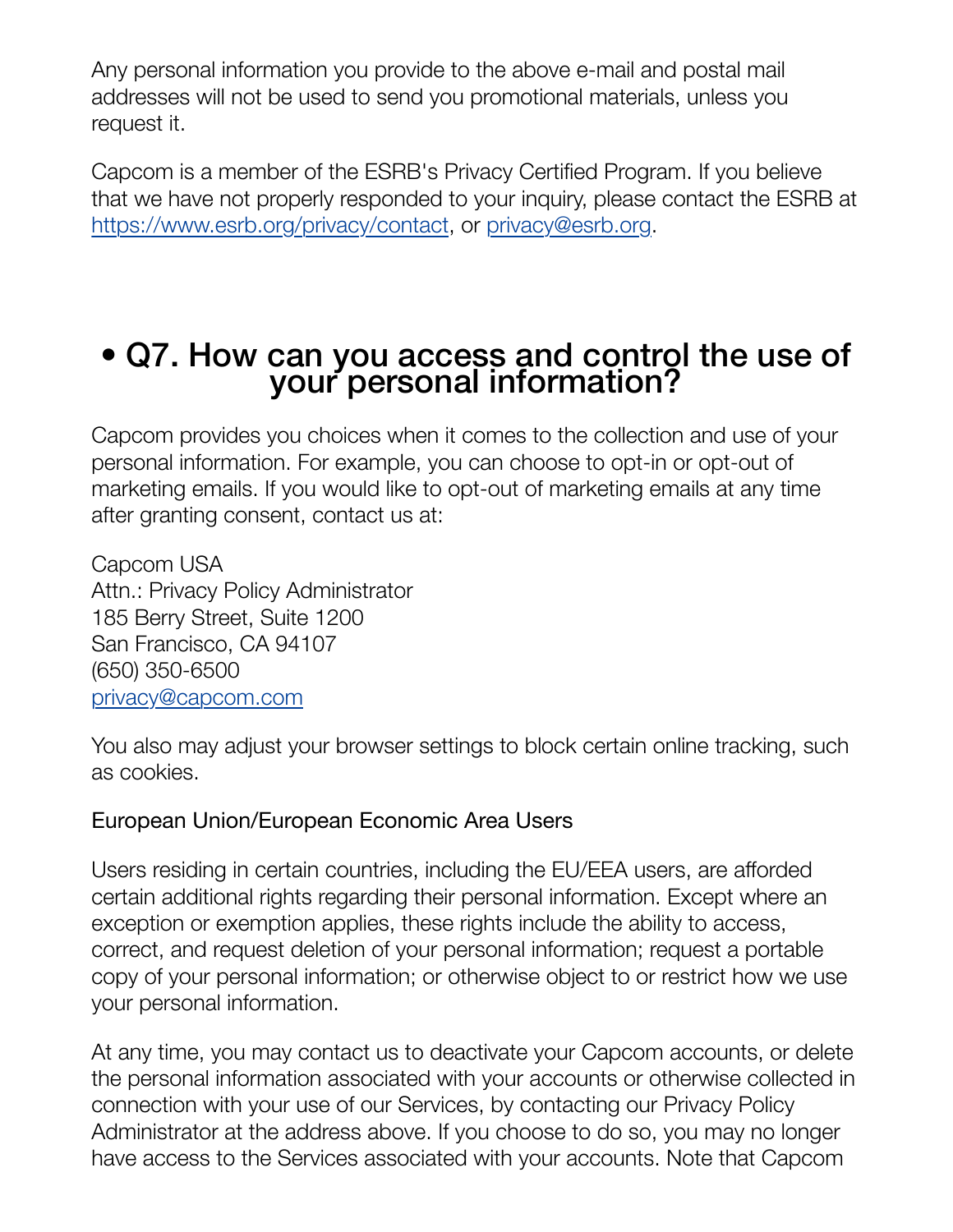may retain information needed to resolve disputes, enforce our user agreements, protect our legal rights, and comply with technical and legal requirements and constraints related to the security, integrity, and operation of our products. Otherwise, we will retain your personal information only for as long as reasonably necessary to provide you Services, create and improve our products, comply with the law, or to run our business.

You may exercise your rights concerning your personal information at any time. To exercise your personal data rights, send us an email at [privacy@capcom.com](mailto:privacy@capcom.com) and include "Subject Access Request" in the subject field. Before we process any request, we may ask you for certain personal information in order to verify your identity. Where permitted by local law, we may reject requests that are unreasonable or impractical. We will respond to your requests within a reasonable timeframe.

### • Q8. How will you know if we amend this Privacy Policy?

We may amend this Privacy Policy at any time. If we make any material changes in how we collect, use, or share your personal information, we will make reasonable efforts to notify you via our Services, and we will prominently post a notice of the changes covered by this Privacy Policy on our website located at [www.capcomusa.com.](https://www.capcomusa.com/) Any material changes to this Privacy Policy will be effective when posted, and your continued use of any of the Services covered by the Privacy Policy after the posting will constitute your acceptance of and agreement to be bound by those changes, to the extent permitted by applicable law. In the event that a material change in this Privacy Policy affects the collection and/or processing of your personal information which was previously collected pursuant to your prior consent, we will request a re-affirmation of your consent to any new collection and/or processing, as required by applicable law.

### • Q9. How is information treated when it is collected from non-US residents?

For personal information transferred from a European Union or European